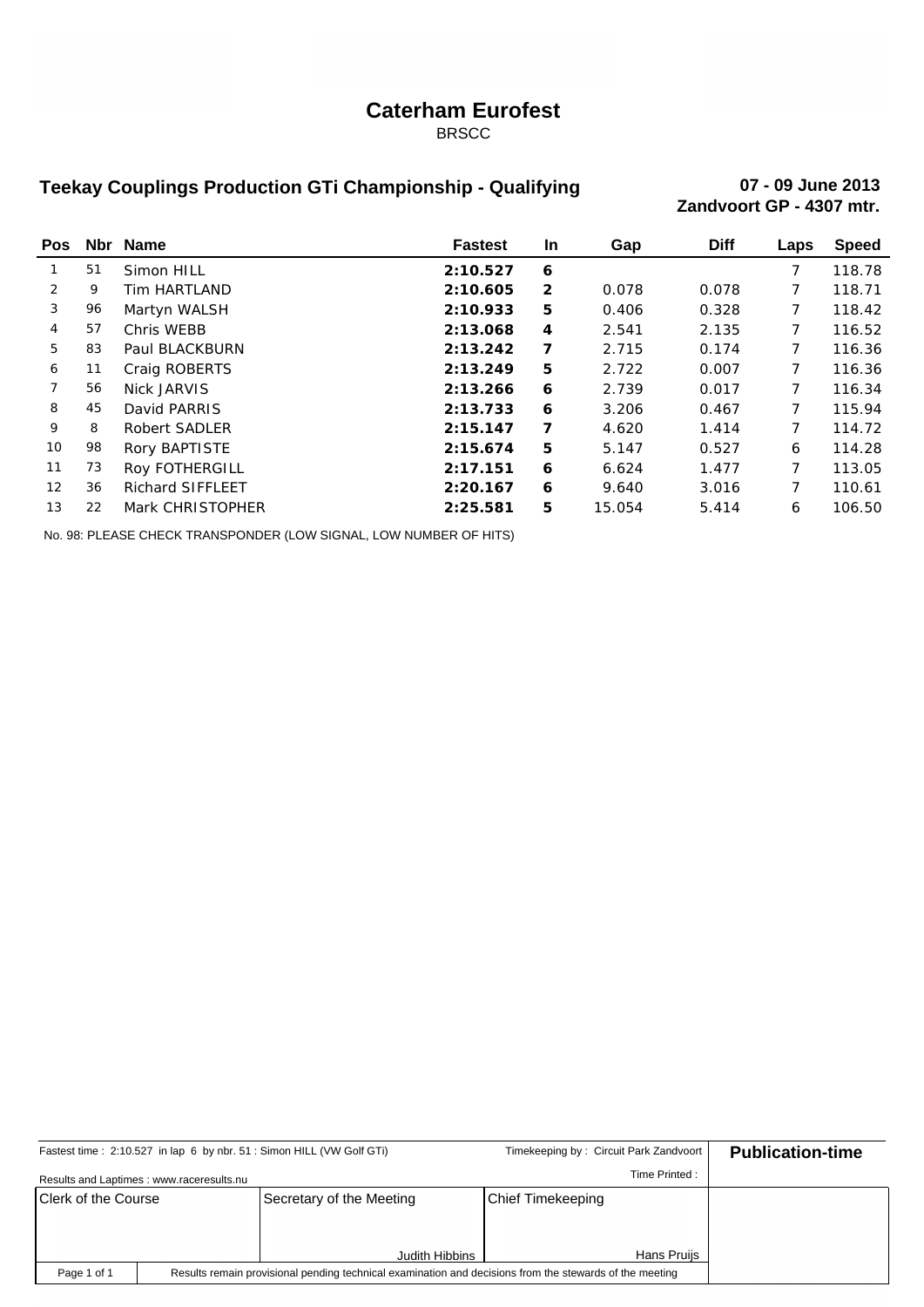## **Caterham Eurofest**

BRSCC

### **Teekay Couplings Production GTi Championship - Race 1**

#### **Zandvoort GP - 4307 mtr. 07 - 09 June 2013**

| <b>Pos</b>    |    | Nbr Name         | Gap             | <b>Total time</b> | <b>Fastest</b> | In. | Avg. Speed |
|---------------|----|------------------|-----------------|-------------------|----------------|-----|------------|
|               | 51 | Simon HILL       | $- 10$ laps $-$ | 21:52.430         | 2:10.056       | 4   | 118.14     |
| $\mathcal{P}$ | 9  | Tim HARTLAND     | 2.821           | 21:55.251         | 2:09.804       | 3   | 117.88     |
| 3             | 96 | Martyn WALSH     | 8.899           | 22:01.329         | 2:10.919       | 3   | 117.34     |
| 4             | 57 | Chris WEBB       | 10.401          | 22:02.831         | 2:10.487       | 5   | 117.21     |
| 5             | 56 | Nick JARVIS      | 12.309          | 22:04.739         | 2:10.421       | 8   | 117.04     |
| 6             | 45 | David PARRIS     | 26.157          | 22:18.587         | 2: 11.393      | 4   | 115.83     |
|               | 11 | Craig ROBERTS    | 40.058          | 22: 32.488        | 2:13.292       | 9   | 114.64     |
| 8             | 8  | Robert SADLER    | 40.327          | 22: 32.757        | 2:13.273       | 9   | 114.61     |
| 9             | 73 | Roy FOTHERGILL   | 55.337          | 22:47.767         | 2:14.692       | 9   | 113.36     |
| 10            | 36 | Richard SIFFLEET | 1:00.469        | 22:52.899         | 2: 14.364      | 7   | 112.93     |
| 11            | 98 | Rory BAPTISTE    | 1:21.649        | 23:14.079         | 2:14.860       | 4   | 111.22     |
| 12            | 22 | Mark CHRISTOPHER | 2:20.765        | 24:13.195         | 2:22.832       | 7   | 106.69     |
| 13            | 83 | Paul BLACKBURN   | $-9$ laps $-$   | 20:03.893         | 2: 11.342      | 4   | 115.91     |

No. 98: PLEASE CHECK TRANSPONDER, LOW SIGNAL, VERY FEW HITS

|                                                                                                                        |                                          | Fastest time: 2:09.804 in lap 3 by nbr. 9 : Tim HARTLAND (VW Golf GTi) | Timekeeping by: Circuit Park Zandvoort |               | <b>Publication-time</b> |
|------------------------------------------------------------------------------------------------------------------------|------------------------------------------|------------------------------------------------------------------------|----------------------------------------|---------------|-------------------------|
|                                                                                                                        | Results and Laptimes: www.raceresults.nu |                                                                        |                                        | Time Printed: |                         |
| Clerk of the Course                                                                                                    |                                          | Secretary of the Meeting                                               | <b>Chief Timekeeping</b>               |               |                         |
|                                                                                                                        |                                          |                                                                        |                                        |               |                         |
|                                                                                                                        |                                          | Judith Hibbins                                                         |                                        | Hans Pruijs   |                         |
| Results remain provisional pending technical examination and decisions from the stewards of the meeting<br>Page 1 of 1 |                                          |                                                                        |                                        |               |                         |